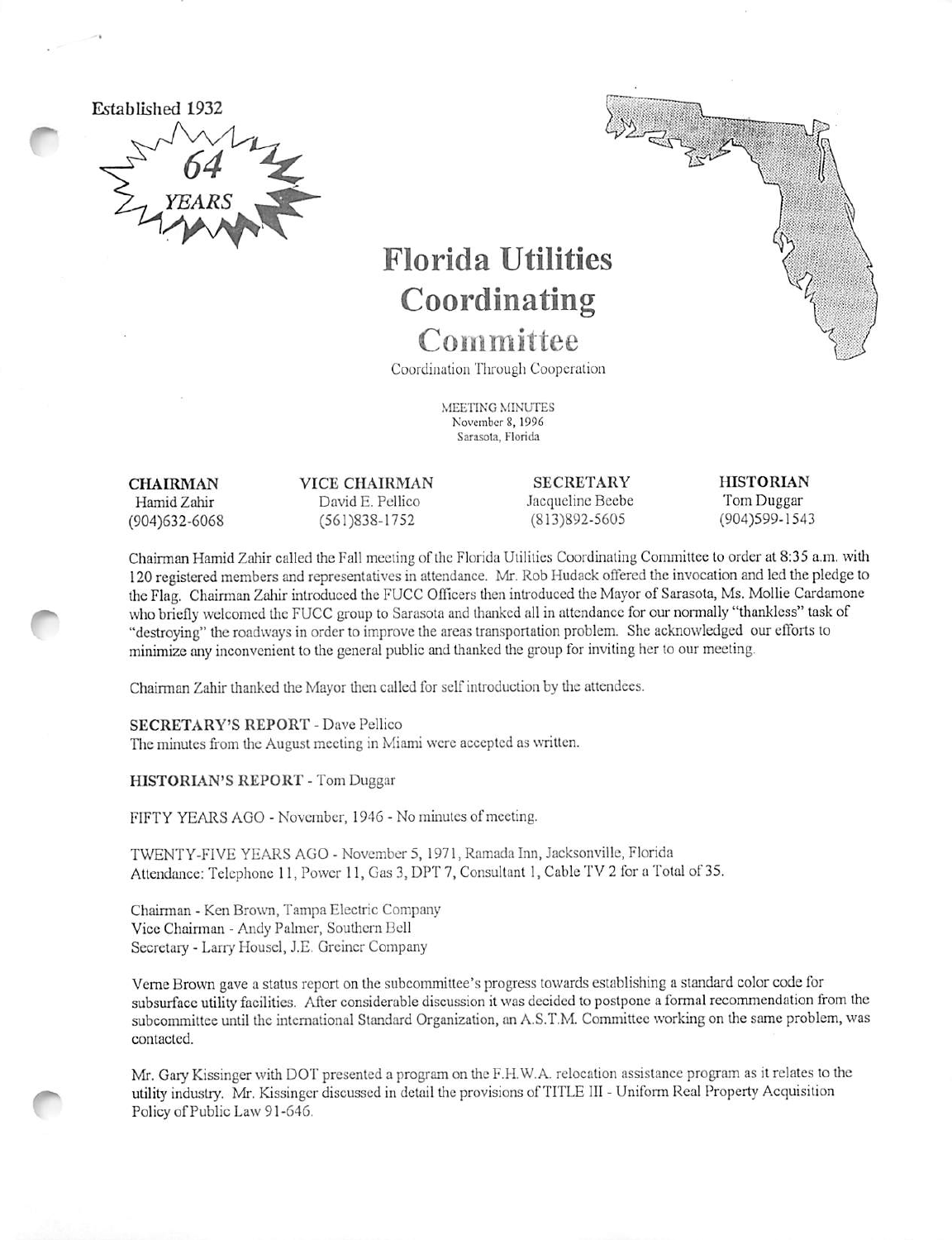It was voted to amend the UCC by-laws to incorporate a standing committee comprised of representatives of the various utilities. The proposed amendment was accepted by the required two-thirds majority vote.

Chairman Brown read Mr. Salley's letter stipulating the Department's interest in utility space allocation, and recommendations therefore. A subcommittee was formed to analyze space allocations and coordinate their findings with DOT.

Chairman Brown Read his letter to Mr. Salley noting the need to reduce the required papenvork pertinent to utility relocations. Mr. Salley presented a "master agreement" designed primarily to eliminate the handling of numerous documents by high echelon management. It was proposed that a single "master agreement" be executed and that individual projects be covered by a "change order" form to be executed by duly authorized lower echelon personnel familiar with the project being considered

Differing interpretations of the Utility Accommodation. Guide were noted and the standing committee was directed to investigate and clarify the existing misinterpretations and report back to the FUCC at the next meeting.

# TREASURER'S REPORT - Hamid Zahir

\$1,327.48 as of Wednesday November 6, 1996 without proceeds of this meeting. Also, thanked M & D and Associate and Becky Becker for all their effort and assistance in planning this meeting.

# FLORIDA DEPARTMENT OF TRANSPORTATION UPDATE - Billy Hattaway

Billy Hattaway, State Roadway Design Engineer, provided a Central Office Update and a status of the ongoing search for a replacement to fill Jim Weeks' position of State Utility Engineer. Mr. Hattaway stated that he hopes to be able to make an announcement of who will be filling the position by the February meeting.

Mr. Hattaway updated the UAM stating that it has gone through the review process at the various district levels and their comments have been provided to the industry representatives that participated in the UAM Task Team.

He stated that most of the problems encountered were of language and wording on the intent of the manual which was not meant to force utilities off or out of the R/W. DOT needs to make more of an effort to get this work out to the districts and that at no time was it the departments intention to cause power poles to be placed outside of the R/W due to underground utilities and that these will be addressed within the next few weeks with hopes of getting the UAM out by the first of the year.

The new DOT permit is available. Mr. Hattaway sent out a letter making the effective date October 15, 1996 for all districts to start using the new format.

## GUEST SPEAKER -

Paul Scott - Role of the FHWA in the Future

The future for the FHWA today is currently vague. Some people think that our job is completed and that the FHWA should close up now that the interstate higliway system is completed. Others feel a new role should be taken to replace its current role with a re-authorization of funds.

Currently hearings are bing held by the 1 louse of Representatives. The Senate and the Clinton Administration which will all submit their versions of what the FHWA's new role will be. All these versions will be submitted to the Congress who will in turn decide what course of action to take. Therefore, the following is just a guess as to what the FHWA's new role might be. As of September 30,1997, the existing funding will be over and the new legislation must be in place.

A trend that we should see is that the Federal Government will be giving the states more flexibility within their day to day operations and with road contracts.

• Funding should be less as the government tries to balance the budgets.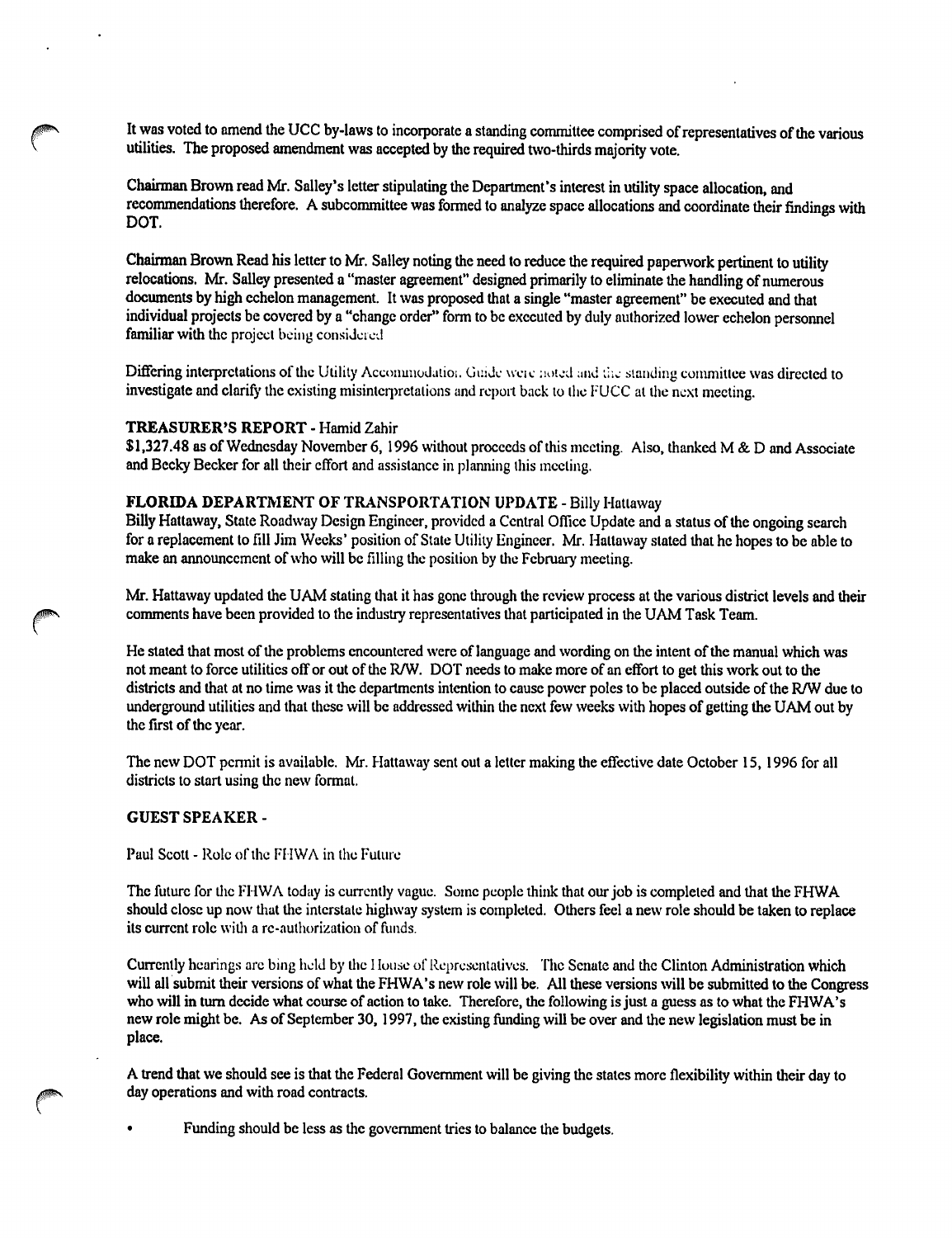- "Innovative Contracting" in which the FHWA works with DOT to speed up contracting process.
- "Design Build: where a company will design and build the projeet.

 $\mathbf{r}$ 

- "More J.A.P." to do utility relocation and new installations.
- "Innovative Financing" A way to find money from other sources instead of the federal government footing all the bill the FHWA maybe looking to the private sector for contributions by bonding or through toll road.
- "Value Engineering" Encourage DOT teams to look at projects to see how they could have saved money and use this on other projects.
- "Sub-surface Utility Engineering" to avoid delay claims and utility conflicts.
- "Consolidate Federal Agency".

Any new money saving idea will be looked at carefully in the future, in an all out effort to cut cost and become more effective and efficient.

# FDOT DISTRICT REPORTS :

# TURNPIKE-Jim Haynie

1. We are under constriction on five sections of the Polk County Parkway. On two sections we just received bids. The section from Clark Road South west of Lake to US 98 is scheduled lo open to traffic in late Spring, 1998.

2. Section 6B & 7 Polk County Parkway is unfunded at this time but is scheduled to open for traffie in the Winter of 2002. This will take it to 1-4. Northeast of Lakeland about 20 miles.

3. Suncoast from Veterans Expressway in Tampa to US 98 in Hernando County is under design. The section between Tampa and SR 50 west of Brooksville is scheduled to open in the Summer of 2001. The remaining section from State Road 50 to US 98 is unfunded at this time but it is scheduled to open in the Summer of 2002.

4. Tamiami Toll Plaza is in the central office in Tallahassee being processed for advertizement and letting . We should receive bids in January 1997.

5. PDE - Study for Suncoast II from US 98 to SR 700 (US 19) at a point north of Red Level to south of the Cross Florida Barge Canal.

6. Seminole County II from US 17-92 in Sanford to 1-4 - three construction projects. We, the Turnpike, will be over production and construction from the Seminole County Expressway Authority.

# DISTRICT I - Tami DuBose

Our last District Liaison meeting was held on September 11 th in Ft. Myers. Our guest speakers discussed MOT and Subsurface Utilities. Our next meeting will be held in March in either Manatee or Sarasota County. If you would like more information, please call my office.

# DISTRICT II - Vince Camp - District II Utility Engineer

The Fall meeting of the District II Utility Liaison Committee has been rescheduled in Lake City, Florida (Holiday Inn) for Spring of 1997. The District II Committee has decided to go to an annual meeting due to industry cutbacks in the District.

## DISTRICT III -

The last meeting was in August in Panama City with 87 in attendance.

PROGRAM METRIC CONVERSION The department now has two UGC working in the District.

The department has had training in plans, development and reading.

# METRIC CONVERSION

Permitting processing - These are done on a six month interval. Will customize training for utility company to help new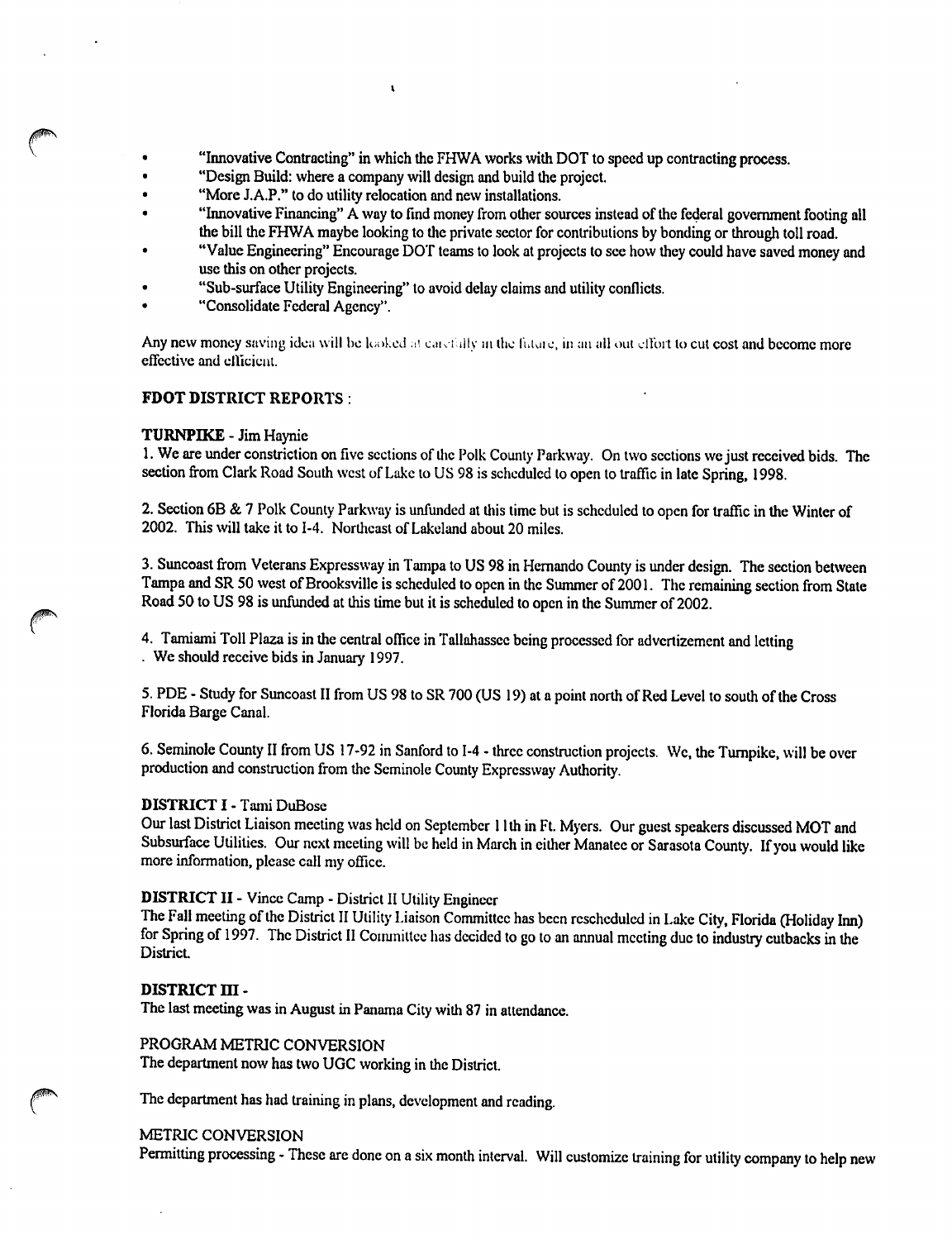employees.

There are five active local groups from Tallahassee to Pensacola.

The next meeting will be in February at the Harbor House Restaurant in Panama City.

 $\pmb{\mathfrak{t}}$ 

The relationship, the District and the utility companies are getting better.

#### DISTRICT IV - Ruth Yanks for Rocky DePrimo

District IV continues to mail out to the Utilities within the Districts monthly status reports of production and letting for all projects in an 18 month window that are active.

## DISTRICT V-

The next District Five Utility Liaison Meeting will be held in mid-January 1997 at a location yet to be determined. The District remains active in the Lake/Sumter Subcommittee, Orange/Seminole Subcommittee, Brevard County Subcommittee and Halifax Area Subcommittee.

Of general interest, the Orange County Board of Commissioners recently passed a six month moratorium on the placement of all pole lines, new and relocations within the County's right-of-way. This was the result of a public concern on the placement of a new Florida Power Corporation Transmission pole line on a recently constructed County Road. The County Commission had set aside construction monies during the construction for beautification and enhancements. The public has raised objections to the proposed pole line on the County's right-of-way. As a result, 18 designated portions of County Roadways are now on hold for the placement of poles.

#### DISTRICT VI - Jim McGetrick

The next meeting will be in January or February in Miami at the Rusty Pelican.

#### DISTRICT VII - Kim Wiley

The last District Seven Utility Liaison Meeting was held on September 20, 1996 at the Doubletree Hotel in Clearwater. Special guest speakers were Secretary William McDanicl of District Seven, Director Ken Hartmann, Director of Production, District Seven, John Branduik, District Seven Construction Office, and Sandy Piccirilli, I-4 Construction Office. Keynote Speaker, Les Eighmey of Hills County spoke on Hills County Road and the Hills County Budget. The next District Seven Utility Liaison Meeting will be held sometime in the Spring.

## UTILITY NOTIFICATION CENTER REPORT - Dan Buol

SUNSHINE STATE ONE-CALL Ticket YTD - 641,633<br>
Transmission YTD - 4,085,457 % of Increase - 20.36% Transmission  $YTD - 4,085,457$ 

Number of Members - 202

Associate Members - 46

Legislative changes that went into effect October 1, 1996:

- 1. Defmition of Emergency Threat to Life or Property
- 2. Life of a ticket 20 calendar days
- 3. Enforcement non-criminal infraction \$250 fine.

Legislative charges for this year to be proposed.

All inclusive membership.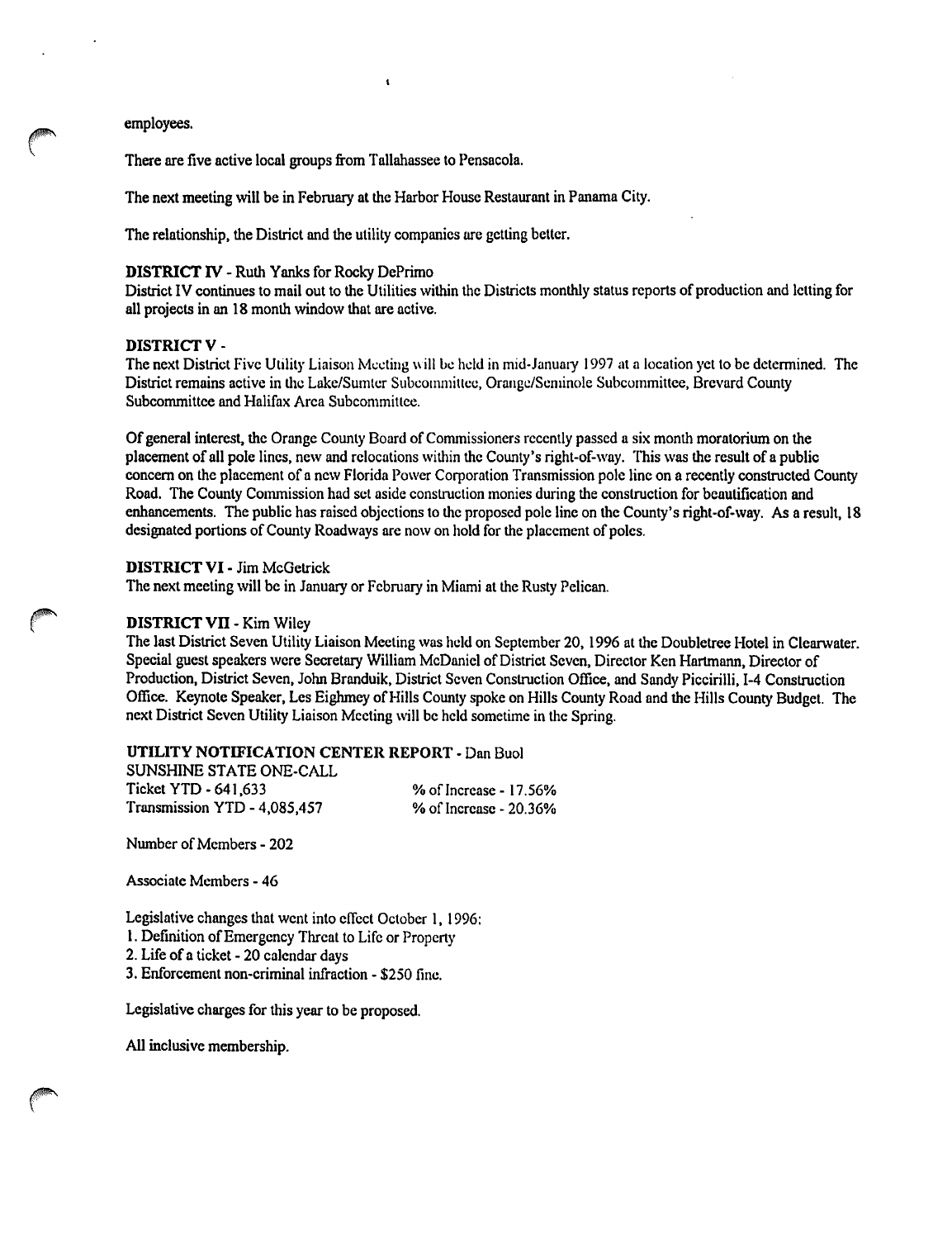# INTEREST GROUPS REPORT:

POWER - Chuck Easterung

Twenty-six member were in attendance.

FOOT Accommodation Manual

Continued concerns about:

1. New mid-scan poles

2. Location criteria

3. Underground facilities at right-of-way

Recent concerns about:

1. Wording of "Roadway" versus "Transportation Facility"

 $\mathbf{r}$ 

2. Clarification of intent

Power interest group is recommending a letter from the I'UCC and will follow up on this topic this week.

Discussion of other task team issues:

1. RRR Projects

- 2. PE-registration/sign & seal issues
- 3. Pole location criteria

Discussion of various requirements of the Telecommunication Act of 1996.

Discussion of guidelines for requiring joint users/attachers to utility poles to tag/identify their facilities.

Electronic permitting - Update by Bill Hetherington of the Beta Testing and proposed prototype testing.

TELECOMMUNICATIONS - Betsy Becker Thirty-six present at meeting.

Old Business - Dennis Black brought us up to date on UAM Task teams developed to review the following: Permitting of in-line poles Set Backs Claims

A reminder to all that these items effect all of us. It is our responsibility to get involved so that the rules are developed correctly and properly.

Large discussion regarding priority relocation work for worse case poles. Telecommunications believe that the DOT needs to prioritize the pole(s) that arc the cause of the greater problem and let these be handled first, not the move back 3" just to get clear zone.

Update on Railroad Permits - Utilities still having large problems with permits and rising prices in crossings. Some areas are unable to obtain permits even if they sign the contract and pay the fee.

CADD transfer will be having meetings starting this month. Companies will be evaluating different software for the Microstation AtuoCADD conversion. Results should be provided around February 1997.

New Business - Tom Duggar announced that there will be an AMFM Equipment and Information Meeting in Cocoa in January 1997. Contact him for more information. (AMFM) Automated Mapping Facilities Man.

Another concern is the possibilities of the League of Cities trying to obtain State Legislation regarding utilities placing their facilities imderground. We need to keep our ears and eyes open.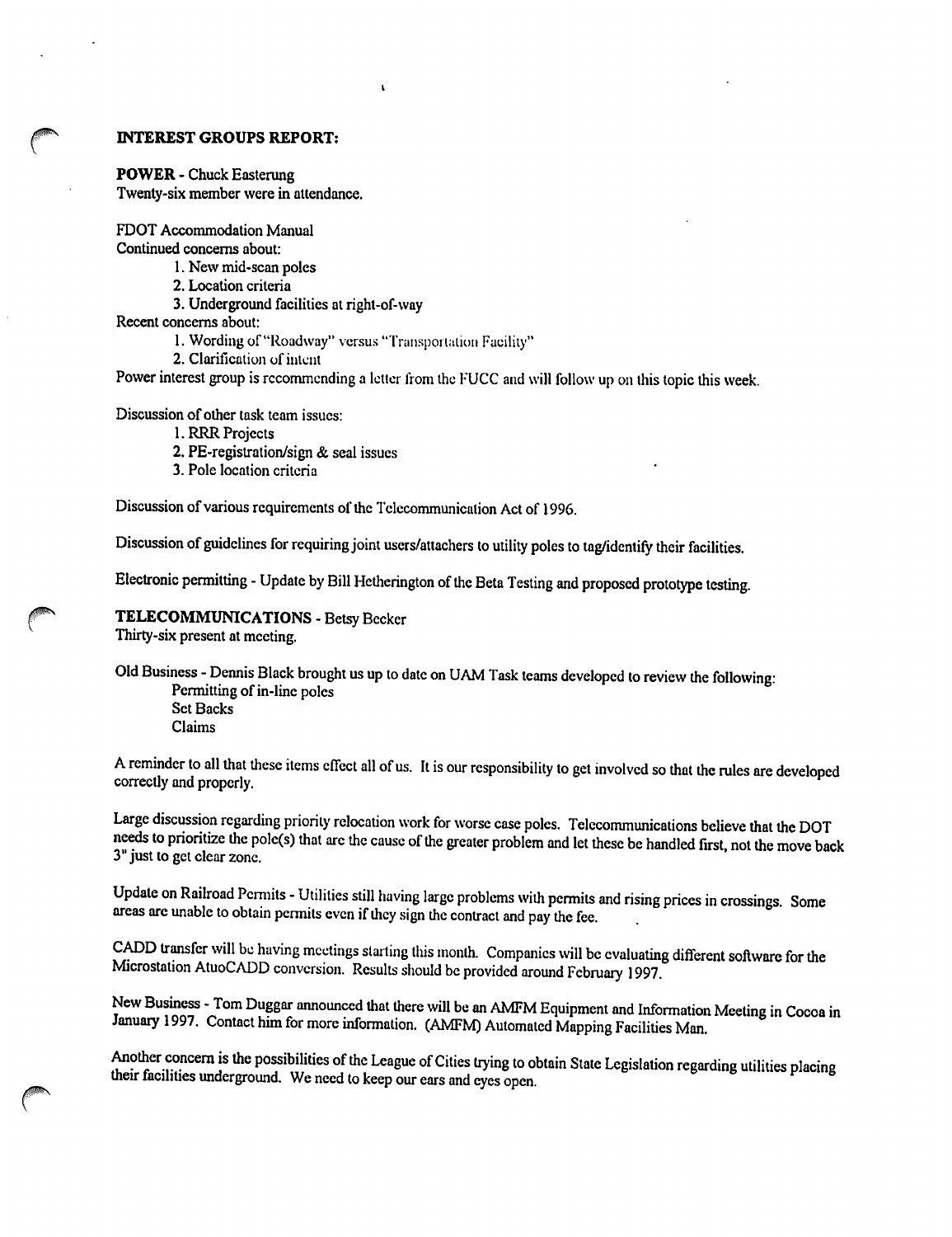## UNDERGROUND - Mike Fanner

Twenty-two members were present.

New permit for many not aware it was given out.

Pay Items - JPA Standardization - new metric bid items do not have accurate/detailed descriptions (i.e. "Manhole" no details).

UTT-JPA - Prepared final draft given out by S. Tidwell. Wants comments before giving to FDOT Legal. Wants this to be a policy not a guideline.

CADD Conversion - Testing six software packages by December 15, 1996. Use grade matrix to pick top three and report at next FUCC meeting. Test by converting actual FDOT drawings from Microstation to AutoCADD. Seeking input from utilities on layering, standards, etc. Develop procedure for FDOT.

Update on One-Call Center activity. Two legislative proposals this year (1) complete/inclusive membership, (2) hand dig exemption.

Training law enforcement on new enforcement provisions.

City of Tallahassee- Is there a Sunshine Law that defines utility co-location positions? No, your own your own.

## COMBINED INTEREST GROUPS:

UAM/STANDARDS REVIEW - Dennis LaBelle Update by Billy Hattaway

JOINT USE - Bill Hetherington No report at this time.

#### ADHOC (Florida Facilities Steering Council) - Dale Hail

The meeting was called to order by Co-Chairman George Maddox at 9:05 a.m. A background of the origin of the Committee was given. A discussion to determine the direction and objectives of this group. As a result of this discussion, we will address common problems of the members. Some discussion to determine the first problem to be addressed was held. The problem was charges of railroad for right-of-way.

A goal was developed to increase membership. All of the mailing list or previous attendees will be mailed an invitation to the next meeting.

Meeting was adjourned at 11:30 a.m.

## FDOT PAY ITEMS - Carlos Solis

The Pay Items Subcommittee has nothing to report on today's meeting.

# CADD TRANSFER - Jan Sands Ash

CADD Taskforce Meeting was held on October 26,1996. Presentation at the FDOTGUG on November 5,1996. The CADD Taskforce has formulated a draft standard for FDOT Layers/Level to eventually become part of the FDOT CADD Standards. Representative number of levels/layers for each utility type was drafted as a result of a survey provided to each CADD Taskforce Meeting.

The CADD Software evaluation team if six people was formed. Six software for translation between microstation \*95 and AutoCAD are being evaluated. The team members have received the software evaluation package. All evaluations will be graded and returned by December 15. Results and findings will be presented at the FUCC in February. A CADD Workshop is scheduled for the next FUCC meeting on Wednesday. Anyone interested in more details please call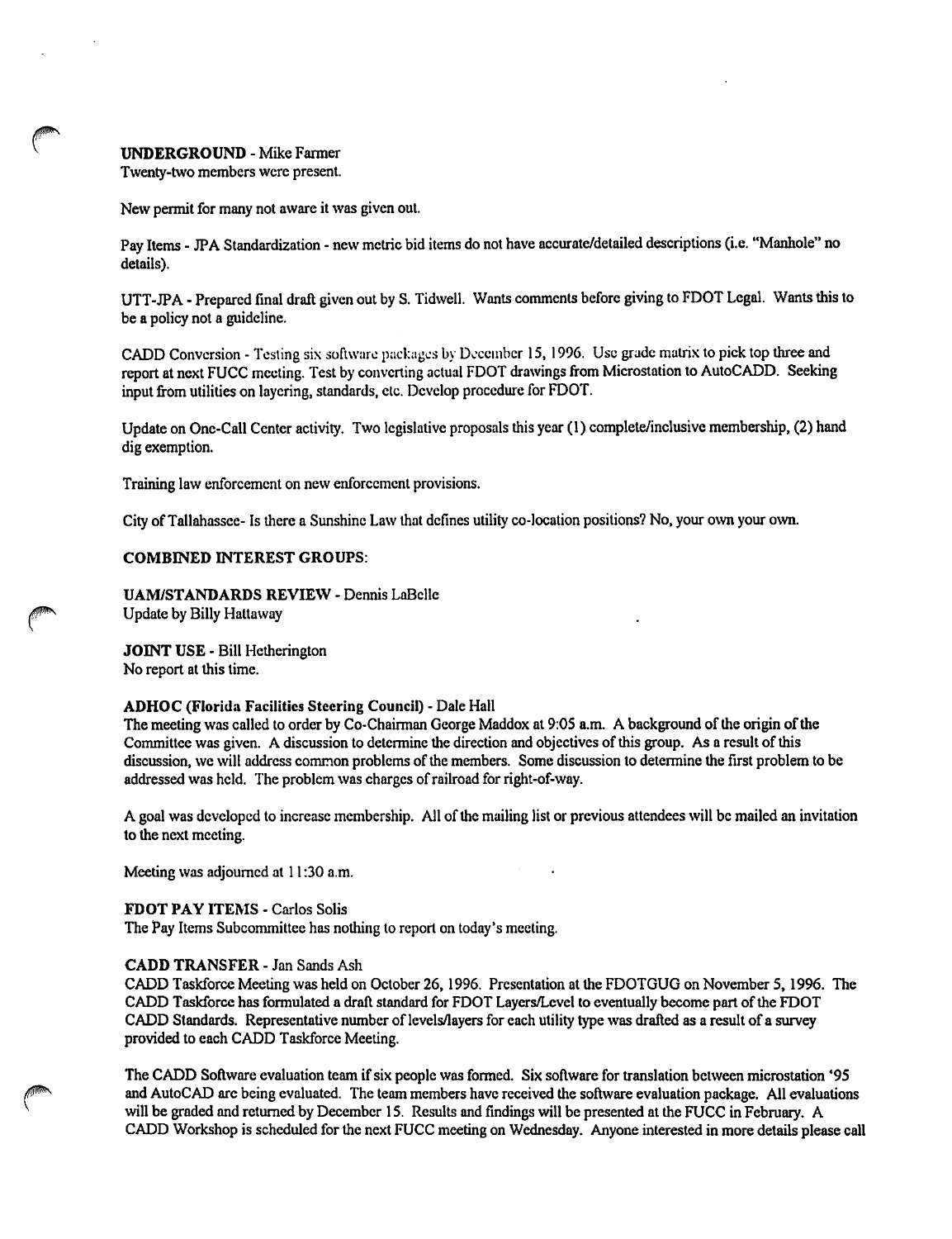# Jan Ash at (813)835-0700.

Greater Tampa Utility Group (GTUG) I am currently secretary. Mailed newsletter to Ash Env. Eng. Inc. 4905 Westshore Blvd. Tampa, Florida 33611

UTILITY E-MAIL-No report at this time.

MOT PLATES - Hamid Zahir No report at this time.

CONFERENCE PLANNING - Betsy Becker

The schedule for the Conference Planning Meetings are as follows: February 1997 at the Sea Turtle in Jacksonville May 7-9 at the Holiday Inn in Key West August 1997 at the Marco Island Hilton in Marco Island November 1997 in Pensaeola

Please let me know if you had anything you like or did not like.

# ELECTRONIC PERMITTING - Bill Hetherington

Have had two meetings, one on September 12 in Tampa and one on October 30th in Bartow. Have development underway for FDOT - District I, Polk, Pinellas, Collier permits. Next meeting is Wednesday, December 11,1996 in Bartow at 9:30 a.m.

## STEERING - Hamid Zahir

The Steering Committee decided on the following issues:

1. Tom Kennedy was appointed as the Co-Chairman of the UAM/Standards Review Sub-Committee.

2. Carlos Solis will represent FUCC at the FTBA meetings and will report back to the committee.

3. The FUCC meeting in May will be held the second week of May (577-9/97).

4. The "By-Law Review" sub-committee was established. Jan Sands Ash will chair this sub-committee. The subcommittee will present their findings and recommendations to the FUCC.

5. The membership/promotions sub-committee will be chaired by Dan Buol.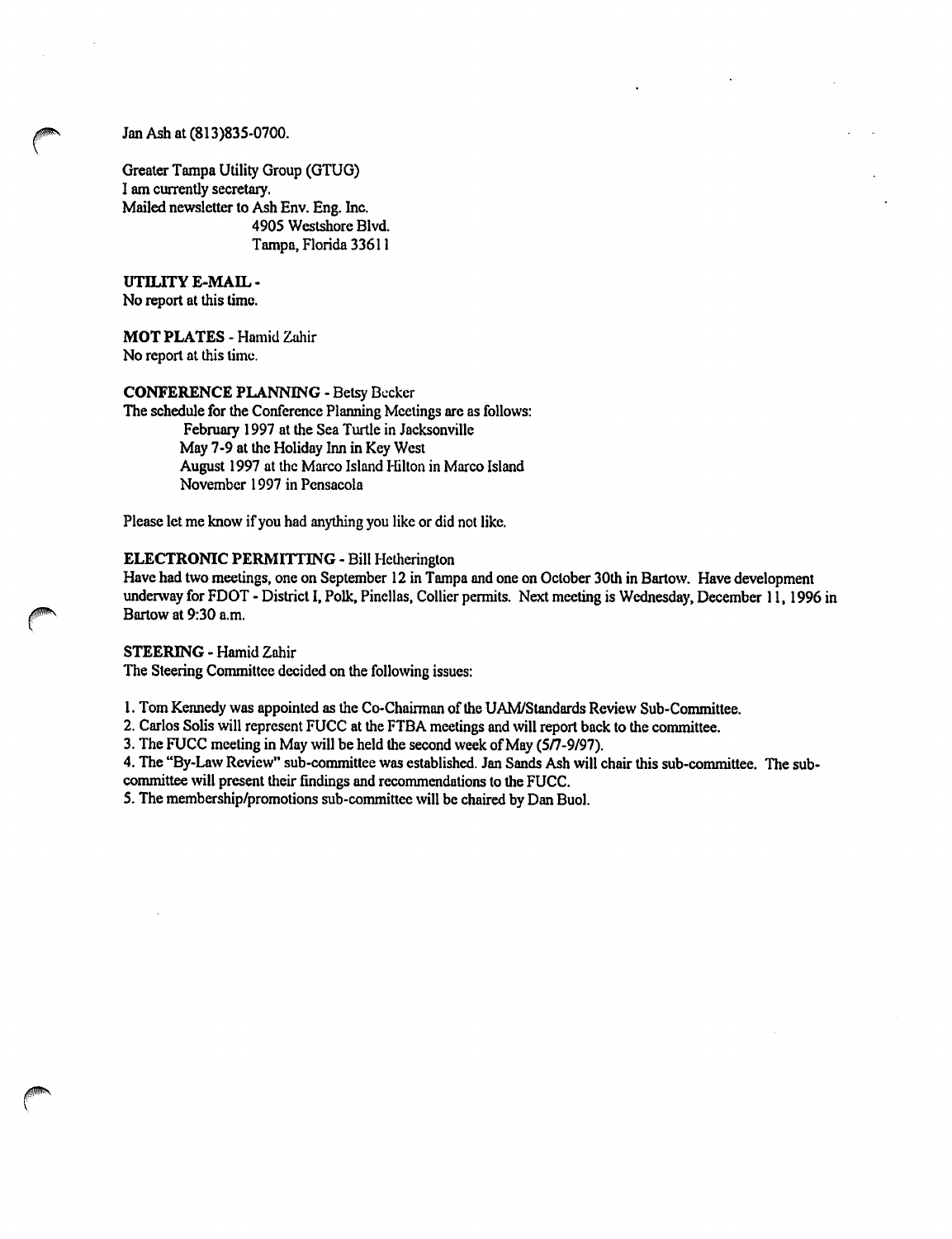| <b>ADDRESS</b><br><b>NAME</b><br><b>COMPANY</b><br>PHONE#<br>(ONLY IF YOU ARE FIRST TIME ATTENDEE OR, HAVE NOT RECEIVED ANY MAIL FROM FUCC)<br><b>Steve Arline</b><br><b>Viksmatic Sales</b><br>$(561)776-9928$<br>4104 N. Lakespur Cir., Palm Beach Gardens, FL 33410<br>Jan Ash<br>Ash Env. Eng., Inc.<br>$(813)835 - 0700$<br>4905 S. Westshore Blvd., Tampa, FL 33611<br>Allen Aten<br>Sprint<br>$(904)599 - 1257$<br><b>Sue Barlett</b><br><b>Pinellas County</b><br>$(813)464 - 8900$<br><b>Betsy Becker</b><br><b>WFO</b><br>(407) 799-4545<br>1980 N. Atlantic Ave., Suite 316, Cocoa Beach, Fl 32931<br>Jacqueline Beebe<br>City of St. Petersburg<br>$(813)892 - 5605$<br>1635 Third Ave. No., St. Petersburg, FL 33713<br><b>Bill Bellamy</b><br>Sprint<br>(904) 664-3763<br>40 John Sims Pk., Valp., FL 32580<br>Darlene Bennett<br><b>Continental Cable</b><br>739-3866<br>5934 Richard Rd., Jacksonville, FL 32216 | <b>FUCC ATTENDANCE LIST</b> |  | Page 1 u. 4 | NOVEMBER, 96 In Saraso.d, FL |  |
|----------------------------------------------------------------------------------------------------------------------------------------------------------------------------------------------------------------------------------------------------------------------------------------------------------------------------------------------------------------------------------------------------------------------------------------------------------------------------------------------------------------------------------------------------------------------------------------------------------------------------------------------------------------------------------------------------------------------------------------------------------------------------------------------------------------------------------------------------------------------------------------------------------------------------------|-----------------------------|--|-------------|------------------------------|--|
|                                                                                                                                                                                                                                                                                                                                                                                                                                                                                                                                                                                                                                                                                                                                                                                                                                                                                                                                  |                             |  |             |                              |  |
|                                                                                                                                                                                                                                                                                                                                                                                                                                                                                                                                                                                                                                                                                                                                                                                                                                                                                                                                  |                             |  |             |                              |  |
|                                                                                                                                                                                                                                                                                                                                                                                                                                                                                                                                                                                                                                                                                                                                                                                                                                                                                                                                  |                             |  |             |                              |  |
|                                                                                                                                                                                                                                                                                                                                                                                                                                                                                                                                                                                                                                                                                                                                                                                                                                                                                                                                  |                             |  |             |                              |  |
|                                                                                                                                                                                                                                                                                                                                                                                                                                                                                                                                                                                                                                                                                                                                                                                                                                                                                                                                  |                             |  |             |                              |  |
|                                                                                                                                                                                                                                                                                                                                                                                                                                                                                                                                                                                                                                                                                                                                                                                                                                                                                                                                  |                             |  |             |                              |  |
|                                                                                                                                                                                                                                                                                                                                                                                                                                                                                                                                                                                                                                                                                                                                                                                                                                                                                                                                  |                             |  |             |                              |  |
|                                                                                                                                                                                                                                                                                                                                                                                                                                                                                                                                                                                                                                                                                                                                                                                                                                                                                                                                  |                             |  |             |                              |  |
|                                                                                                                                                                                                                                                                                                                                                                                                                                                                                                                                                                                                                                                                                                                                                                                                                                                                                                                                  |                             |  |             |                              |  |
| Time Warner<br>$(813)576-4123$<br>11500 9th St. No., St. Petersburg, FL 33710                                                                                                                                                                                                                                                                                                                                                                                                                                                                                                                                                                                                                                                                                                                                                                                                                                                    | Dennis Black                |  |             |                              |  |
| <b>Scott Boggs</b><br>City of St. Petersburg<br>$(813)893 - 7851$                                                                                                                                                                                                                                                                                                                                                                                                                                                                                                                                                                                                                                                                                                                                                                                                                                                                |                             |  |             |                              |  |
| Jorge Bouza<br>Peoples Gas<br>$(305)940 - 0139$<br>161-1 W. Dixie, North Miami, FL 33160                                                                                                                                                                                                                                                                                                                                                                                                                                                                                                                                                                                                                                                                                                                                                                                                                                         |                             |  |             |                              |  |
| Henry Bowlin<br>Sprint<br>(407)889-6778                                                                                                                                                                                                                                                                                                                                                                                                                                                                                                                                                                                                                                                                                                                                                                                                                                                                                          |                             |  |             |                              |  |
| Mike Brady<br><b>Utility Consultants</b><br>(954)341-0335                                                                                                                                                                                                                                                                                                                                                                                                                                                                                                                                                                                                                                                                                                                                                                                                                                                                        |                             |  |             |                              |  |
| Dan Buol<br>Sunshine State One Call<br>$(407)856 - 1414$<br>866 Rockingham Rd., Lakeland, FL 33809                                                                                                                                                                                                                                                                                                                                                                                                                                                                                                                                                                                                                                                                                                                                                                                                                               |                             |  |             |                              |  |
| Gary F. Butler<br>GTE Fla., Inc.<br>$(941)$ 688-5357<br>P.O. Box 328, Lakeland, FL 33802                                                                                                                                                                                                                                                                                                                                                                                                                                                                                                                                                                                                                                                                                                                                                                                                                                         |                             |  |             |                              |  |
| Vince Camp<br><b>FDOT</b><br>(904) 758-3732<br>1901 S. Marvin St., Lake City, FL 32024                                                                                                                                                                                                                                                                                                                                                                                                                                                                                                                                                                                                                                                                                                                                                                                                                                           |                             |  |             |                              |  |
| Jeannie Carraway<br><b>FPC</b><br>(904) 997-2232                                                                                                                                                                                                                                                                                                                                                                                                                                                                                                                                                                                                                                                                                                                                                                                                                                                                                 |                             |  |             |                              |  |
| <b>Tony Chedid</b><br>Peoples Gas<br>$(813)826 - 3232$                                                                                                                                                                                                                                                                                                                                                                                                                                                                                                                                                                                                                                                                                                                                                                                                                                                                           |                             |  |             |                              |  |
| Leonard Chiocca<br><b>FPL</b><br>$(561)790 - 5032$                                                                                                                                                                                                                                                                                                                                                                                                                                                                                                                                                                                                                                                                                                                                                                                                                                                                               |                             |  |             |                              |  |
| Earl Christian<br><b>BellSouth</b><br>(904)350-3554<br>301 W. Bay St., 6KK1, Jacksonville, FL                                                                                                                                                                                                                                                                                                                                                                                                                                                                                                                                                                                                                                                                                                                                                                                                                                    |                             |  |             |                              |  |
| <b>Rick Clark</b><br>Tel Com Sales<br>(813)248-9377                                                                                                                                                                                                                                                                                                                                                                                                                                                                                                                                                                                                                                                                                                                                                                                                                                                                              |                             |  |             |                              |  |
| Larry Claxon<br>TBE<br>$(813)$ 531-3505<br>18167 US 19th No., Suite 550, Clearwater, FL 34624                                                                                                                                                                                                                                                                                                                                                                                                                                                                                                                                                                                                                                                                                                                                                                                                                                    |                             |  |             |                              |  |
| R. Thomas Crady<br>C.O.T.<br>$(904)891 - 6184$                                                                                                                                                                                                                                                                                                                                                                                                                                                                                                                                                                                                                                                                                                                                                                                                                                                                                   |                             |  |             |                              |  |
| David Crum<br><b>FPSC</b><br>(904)413-6096<br>2540 Sawmard Oak Blvd., Tallahassee, FL 32399-0868                                                                                                                                                                                                                                                                                                                                                                                                                                                                                                                                                                                                                                                                                                                                                                                                                                 |                             |  |             |                              |  |
| A.B. Dasher<br><b>FPL</b><br>(305) 770-7929<br>18455 NE E Avenue., No. Miami, FL 33179                                                                                                                                                                                                                                                                                                                                                                                                                                                                                                                                                                                                                                                                                                                                                                                                                                           |                             |  |             |                              |  |
| Frank Deak<br><b>GTE</b><br>$(813)562 - 1102$<br>1280 E. Cleveland St., FLCW5033, Clearwater, FL 34615                                                                                                                                                                                                                                                                                                                                                                                                                                                                                                                                                                                                                                                                                                                                                                                                                           |                             |  |             |                              |  |
| <b>Buddy Dees</b><br><b>TBE</b><br>(904) 755-2626<br>1255 E. Bay Avenue, Lake City, FL 32025                                                                                                                                                                                                                                                                                                                                                                                                                                                                                                                                                                                                                                                                                                                                                                                                                                     |                             |  |             |                              |  |
| Rocco DePrimo<br>FDOT-4<br>(954) 777-4125<br>3400 W. Commercial Blvd., Ft. Lauderdale, FL 33309                                                                                                                                                                                                                                                                                                                                                                                                                                                                                                                                                                                                                                                                                                                                                                                                                                  |                             |  |             |                              |  |
| Tamela DuBose<br>FDOT Util.<br>(941)519-2537<br>P.O. Box 1249, Bartow, FL 33831                                                                                                                                                                                                                                                                                                                                                                                                                                                                                                                                                                                                                                                                                                                                                                                                                                                  |                             |  |             |                              |  |
| Thomas Dugger<br>Sprint<br>(904)599-1543<br>P.O. Box 2214, MC2560, Tallahassee, FL 32314                                                                                                                                                                                                                                                                                                                                                                                                                                                                                                                                                                                                                                                                                                                                                                                                                                         |                             |  |             |                              |  |
| <b>Charles Easterling</b><br><b>OUC-Electric</b><br>$(407)384 - 4100$                                                                                                                                                                                                                                                                                                                                                                                                                                                                                                                                                                                                                                                                                                                                                                                                                                                            |                             |  |             |                              |  |

 $\label{eq:2.1} \frac{1}{2} \int_{\mathbb{R}^3} \frac{1}{\sqrt{2}} \, \frac{1}{\sqrt{2}} \, \frac{1}{\sqrt{2}} \, \frac{1}{\sqrt{2}} \, \frac{1}{\sqrt{2}} \, \frac{1}{\sqrt{2}} \, \frac{1}{\sqrt{2}} \, \frac{1}{\sqrt{2}} \, \frac{1}{\sqrt{2}} \, \frac{1}{\sqrt{2}} \, \frac{1}{\sqrt{2}} \, \frac{1}{\sqrt{2}} \, \frac{1}{\sqrt{2}} \, \frac{1}{\sqrt{2}} \, \frac{1}{\sqrt{2}} \, \frac{1}{\sqrt{2}} \,$ 

 $\label{eq:2.1} \frac{1}{\sqrt{2}}\int_{\mathbb{R}^3}\frac{1}{\sqrt{2}}\left(\frac{1}{\sqrt{2}}\right)^2\frac{1}{\sqrt{2}}\left(\frac{1}{\sqrt{2}}\right)^2\frac{1}{\sqrt{2}}\left(\frac{1}{\sqrt{2}}\right)^2\frac{1}{\sqrt{2}}\left(\frac{1}{\sqrt{2}}\right)^2\frac{1}{\sqrt{2}}\left(\frac{1}{\sqrt{2}}\right)^2\frac{1}{\sqrt{2}}\frac{1}{\sqrt{2}}\frac{1}{\sqrt{2}}\frac{1}{\sqrt{2}}\frac{1}{\sqrt{2}}\frac{1}{\sqrt{2}}$ 

 $\label{eq:2.1} \frac{1}{\sqrt{2}}\int_{\mathbb{R}^3}\frac{1}{\sqrt{2}}\left(\frac{1}{\sqrt{2}}\right)^2\frac{1}{\sqrt{2}}\left(\frac{1}{\sqrt{2}}\right)^2\frac{1}{\sqrt{2}}\left(\frac{1}{\sqrt{2}}\right)^2\frac{1}{\sqrt{2}}\left(\frac{1}{\sqrt{2}}\right)^2\frac{1}{\sqrt{2}}\left(\frac{1}{\sqrt{2}}\right)^2\frac{1}{\sqrt{2}}\frac{1}{\sqrt{2}}\frac{1}{\sqrt{2}}\frac{1}{\sqrt{2}}\frac{1}{\sqrt{2}}\frac{1}{\sqrt{2}}$ 

 $\mathcal{L}(\mathcal{L}(\mathcal{L}))$  and  $\mathcal{L}(\mathcal{L}(\mathcal{L}))$  . The contribution of  $\mathcal{L}(\mathcal{L})$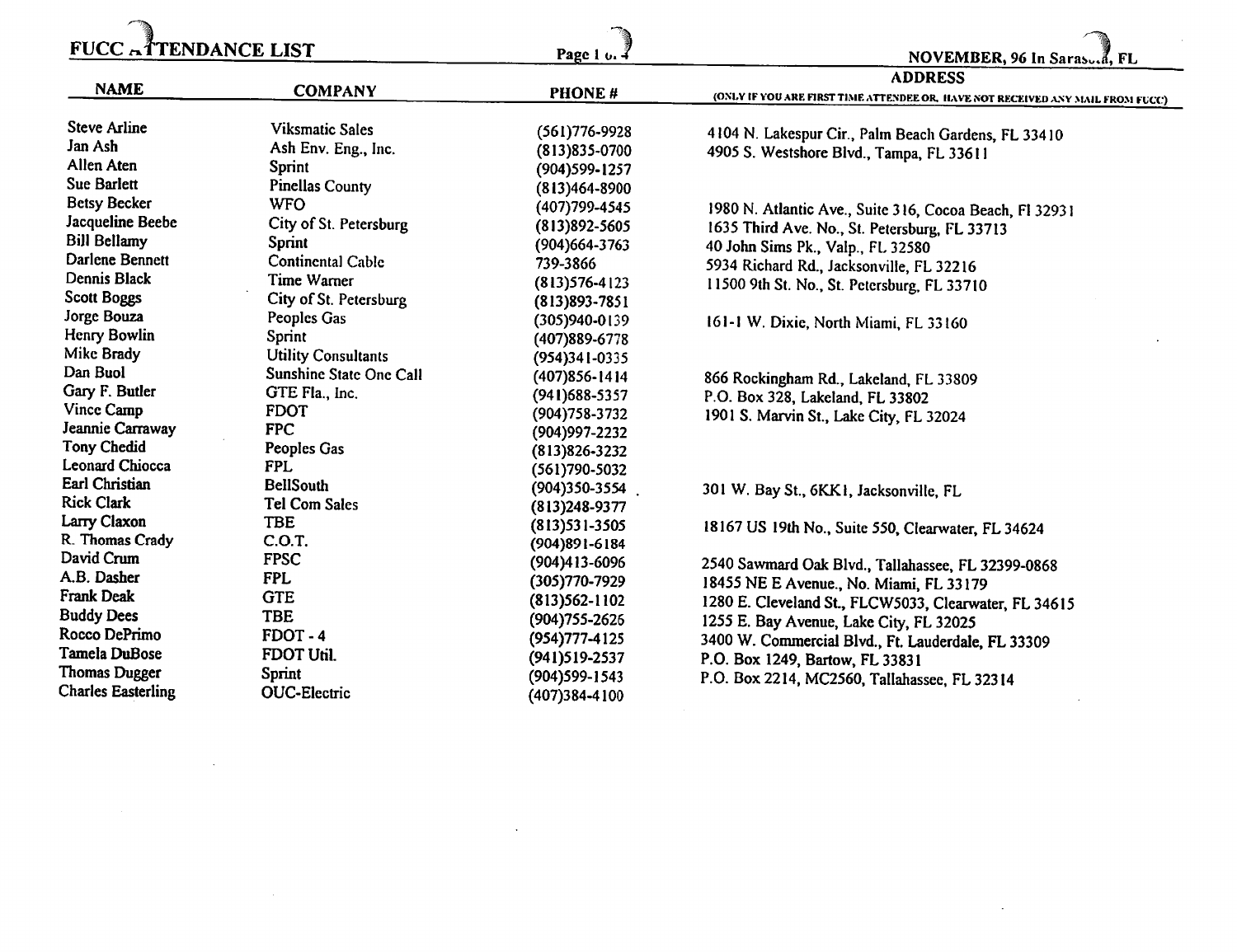| ATENDANCE LIST.<br><b>FUCC</b> |                                 | Page 2 u.           | NOVEMBER, 96 In Saras<br>2. FL                                                                   |
|--------------------------------|---------------------------------|---------------------|--------------------------------------------------------------------------------------------------|
| <b>NAME</b>                    | <b>COMPANY</b>                  | PHONE#              | <b>ADDRESS</b><br>(ONLY IF YOU ARE FIRST TIME ATTENDEE OR, HAVE NOT RECEIVED ANY MAIL FROM FUCC) |
|                                |                                 |                     |                                                                                                  |
| Mike Farmer                    | Peoples Gas                     | $(813)272 - 0042$   | P.O. Box 2562, Tampa, FL 33601                                                                   |
| <b>Eduardo Garcia</b>          | <b>FPL</b>                      | (561)694-4760       |                                                                                                  |
| <b>Art Gilmore</b>             | Florida Power Corp.             | $(813)893 - 9255$   |                                                                                                  |
| Howard J. Greene               | F.R. Aleman & Assoc.            | (904)269-3266       | 1279 Kingsley Ave., Suite 111, Orange Park, FL 32073                                             |
| Carmen Guffey                  | Sprint                          | (904) 664-3757      | 40 John Sims Pk, Valp., FL 32580                                                                 |
| Lou Gunn                       | GC&A                            | $(813)241 - 0600$   |                                                                                                  |
| David R. Hagley                | Osmoseq                         | (941) 424-3934      |                                                                                                  |
| Richard Harm                   | Sprint                          | (407) 889-6777      |                                                                                                  |
| <b>Billy Hattaway</b>          | <b>FDOT</b>                     | $(904)414 - 4310$   |                                                                                                  |
| Jim Haynie                     | DOT - TNP                       | $(904)488 - 4671$   |                                                                                                  |
| <b>Bill Hetherington</b>       | Lee County Electric             | (945) 656-2157      |                                                                                                  |
| Kennith D. Hood                | <b>FDOT</b>                     | $(904)638 - 0250$ . | P.O. Box 607, Chipley, FL 32428                                                                  |
| <b>Ron Howell</b>              | George F. Young                 | 822-4317            | 299 9th St. No., St. Petersburg, FL 33713-0683                                                   |
| Robert W. Hudack               | Peoples Gas                     | $(813)272 - 1558$   | 1400 Channel Side Drive, Tampa, FL 33645                                                         |
| Willie Jackson                 | Sprint                          | $(941)336 - 2034$   |                                                                                                  |
| Greg James                     | City of Lakeland                | (941)499-6493       |                                                                                                  |
| Bob Janowski                   | Pine Co. Design                 | $(813)464 - 3713$   |                                                                                                  |
| <b>Bill Jones</b>              | <b>FPC</b>                      | (904) 997-0516      | Monticello, FL 32345                                                                             |
| <b>Richard Kennedy</b>         | Sprint                          | (407)830-3428       |                                                                                                  |
| Tom Kennedy                    | <b>FPL</b>                      | $(954)321 - 2181$   | P.O. Box 8248, Ft. Lauderdale, FL 33340-8248                                                     |
| Tom Kennedy                    | <b>FPC</b>                      | $(813)562 - 5628$   | 908 Cleveland St., Clearwater, FL 34615                                                          |
| Keith Kirwan                   | <b>J.B. Coxwell Contracting</b> | $(904)786 - 1120$   | 6741 Lloyd Rd. W., Jacksonville, FL 32254                                                        |
| John Kranse                    | Geotract, Inc.                  | (703)461-3797       | 4717-B Eisenhower Ave., Alexandria, VA 22304                                                     |
| David Kuhlman                  | <b>FPL</b>                      | $(954)321 - 2157$   |                                                                                                  |
| Dennis LaBelle                 | M & T Consultant                | $(305)279 - 8614$   | 10760 SW 60th St., Miami, FL 33173                                                               |
| Diane Lamont                   | City of Orlando                 | $(407)246 - 3312$   | 400 S. Orange Ave., Orlando, FL 32801                                                            |
| <b>Bill Lee</b>                | <b>FHWA</b>                     | (904) 942-9596      | 227 N. Bronough St., Room 2015, Tallahassee, FL 32301                                            |
| Joe Libertucci                 | Volt                            | $(561)357-9779$     | 6801 Lake Worth Rd., #314, Lake Worth, FL 33467                                                  |
| Ron Lipham                     | Utility Consultants, Inc.       | (800)-676-6970      |                                                                                                  |
| Tom Lucas                      | Peoples Gas                     | (941)366-4277       | 1565 State Street, Sarasota, FL 34236                                                            |
| George Maddox                  | <b>GTE</b>                      | $(813)989 - 7913$   | 10402 No. 56th St., Temple Terrace, Fl 33617                                                     |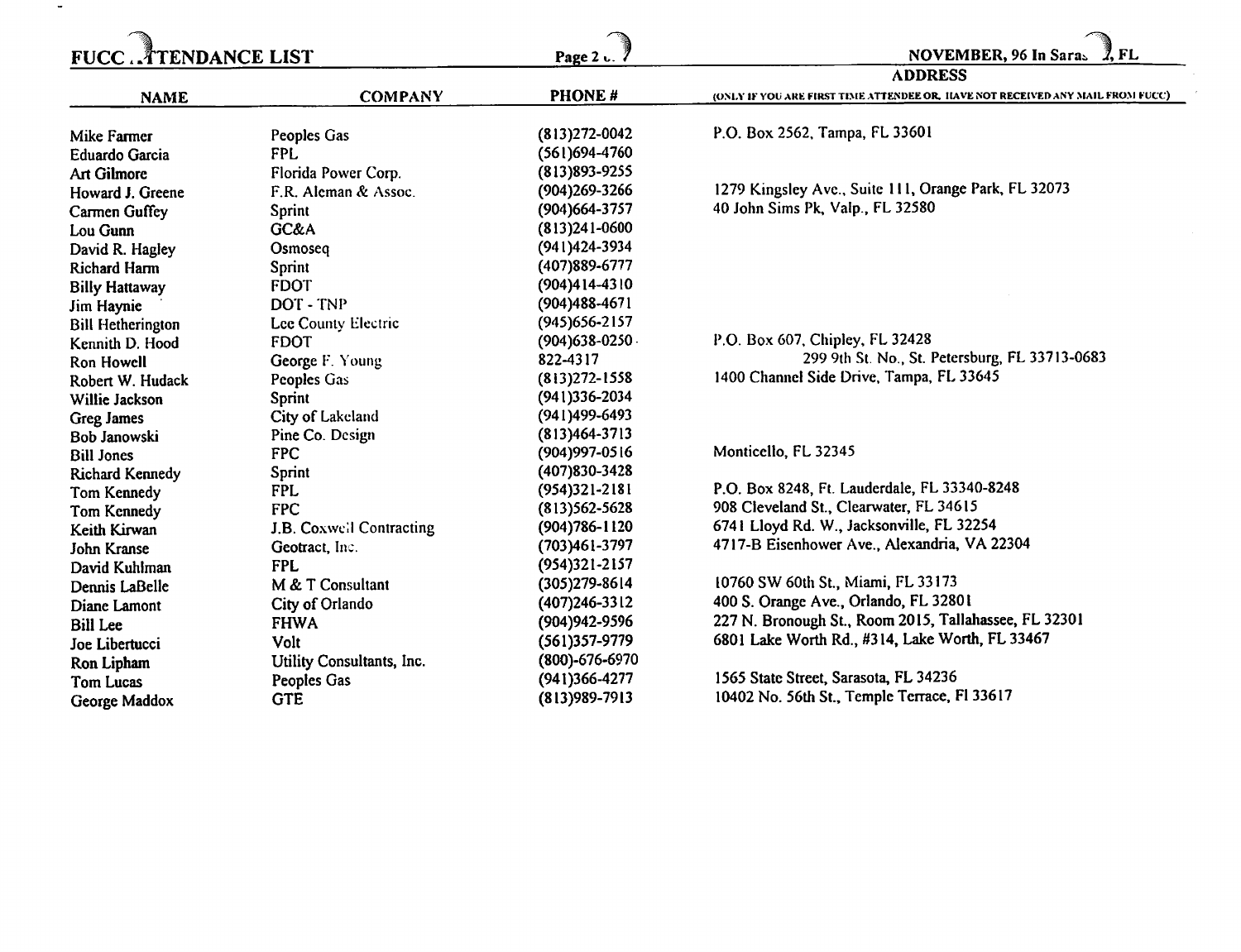| <b>FUCC</b>             | <b>ENDANCE LIST</b>              | Page 3 o.               | <b>NOVEMBER, 96 In Sarasc</b>                                                  |
|-------------------------|----------------------------------|-------------------------|--------------------------------------------------------------------------------|
|                         |                                  |                         | <b>ADDRESS</b>                                                                 |
| <b>NAME</b>             | <b>COMPANY</b>                   | PHONE#                  | (ONLY IF YOU ARE FIRST TIME ATTENDEE OR, HAVE NOT RECEIVED ANY MAIL FROM FUCC) |
| <b>Burt Mapes</b>       | AT&T                             | $(954)980 - 1451$       | 1340 NW 40th Ave., Ft. Lauderdale, FL 33313                                    |
| Robert C. May           | Tumpike Dist/Sverdrup            | (407)826-0695 X 3473    | P.O. Box 593527, Orlando, FL 32859                                             |
| Jeannine McEnroe        | Adelphia                         | $(561)627 - 3600$       | 10435 Ironwood Rd., Palm Beach Gardens, Fl 33410                               |
| Arlene Brown McGee      | Tampa Electric                   | $(813)$ 228-4674        | P.O. Box 111, Tampa, FL 33601                                                  |
| Jim McGetrick           | FDOT D-6                         | $(305)470 - 5231$       | 1000 NW 111th Ave., Miami, FL                                                  |
| Steve McLaughlin        | Pledger, Inc. Directional Boring | $(561)$ 546-4848        | 12848 SE Suzanne St., Hobe Sound, FL                                           |
| Chris McNeal            | Ash Env. Eng., Inc.              | $(813)835 - 0700$       | 4905 S. Westshore Blvd., Tampa, FL 33611                                       |
| <b>Brian McNiff</b>     | <b>Sprint</b>                    | $(407)847 - 1724$       |                                                                                |
| <b>Bob Mewes</b>        | <b>GTE</b>                       | (941) 952-5689          |                                                                                |
| <b>Terry Mills</b>      | <b>FPC</b>                       | $(813)694-4277$         | 2166 Palmetto St., Clearwater, FL 34625                                        |
| Susan Morandi           | Florida Cities Water Co.         | $(941)925 - 3088$       | 4837 Swift Road, Ste. 100, Sarasota, FL 34231                                  |
| John A Murphy           | <b>GAI</b> Consultants           | $(407)423 - 8398$       | 201 E. Pine Street, Orlando, FL 32801                                          |
| <b>B. Keith Mutters</b> | <b>OUC-Electric</b>              | (407)384-4030           |                                                                                |
| Donna Nichols           | City of Tallahassee              | $(904 891 - 1311)$      |                                                                                |
| Vince Norcera           | <b>FPL</b>                       | $(561)495 - 7609$       | 14159 State Road 7, Delray Beach, FL 33446                                     |
| Stan Nurnberger         | Gulf Power Co.                   | (904)444-6096           | P.O. Box 1151, Pensacold, FL 32520                                             |
| Terry L. Oseien         | <b>PBS&amp;J/FDOT</b>            | (904) 478-9844          | Pensacola, FL 32583                                                            |
| Dave Pellico            | <b>FPUC</b>                      | $(561)838 - 1769$       |                                                                                |
| Marilyn Pineau          | Utility Consultants, Inc.        | $(352)748 - 4436$       |                                                                                |
| <b>Thomas Pittman</b>   | City of Tallahassee              | $(904)891 - 5118$       |                                                                                |
| <b>Sally Prescott</b>   | <b>TBE</b>                       | $(813)531 - 3505$       | 18167 US 19 N, Suite 550, Clearwater, FL 34624                                 |
| John Pugh               | Time Warner                      | $(941)748 - 3816$       | 3526 9th St. W., Brandenton, FL 34206                                          |
| Ray Reyburn             | Pin co. Land Permits             | $(813)464 - 3655$       | 440 Court St., Clearwater, FL 34616                                            |
| Alan Rothmann           | <b>FDOT</b>                      | (954) 777-4374          | 1812 S.W. 10th Ct., Ft. Lauderdale, FL 33831                                   |
| Mark Scarborough        | <b>GRU</b> Guetrill              | (352)334-3400 Ext. 1546 |                                                                                |
| Dave Schneider          | City of Jacksonville             | (904) 630 - 1349        |                                                                                |
| Donald R. Schofield     | <b>Gulf Power</b>                | (904)444-6555           | 500 Bayfront Parkway, Pensacola, FL 32501                                      |
| <b>Paul Scott</b>       | <b>FHWA</b>                      | $(202)366 - 4104$       | 400 7th St., SW, Room 3134, Washington, DC 20590                               |
| <b>Mike Shell</b>       | Sprint                           | (407)877-5344           |                                                                                |
| Ed Shumbera             | City of St. Cloud                | (4070957-7280           |                                                                                |
| Francis T. Siener       | B.C. W. Reso.                    | (407) 633-2088          |                                                                                |

 $\langle \cdot, \cdot \rangle$ 

and the state of

 $\frac{d}{dt} \left( \frac{d}{dt} \right) = \frac{1}{2} \left( \frac{d}{dt} \right)$